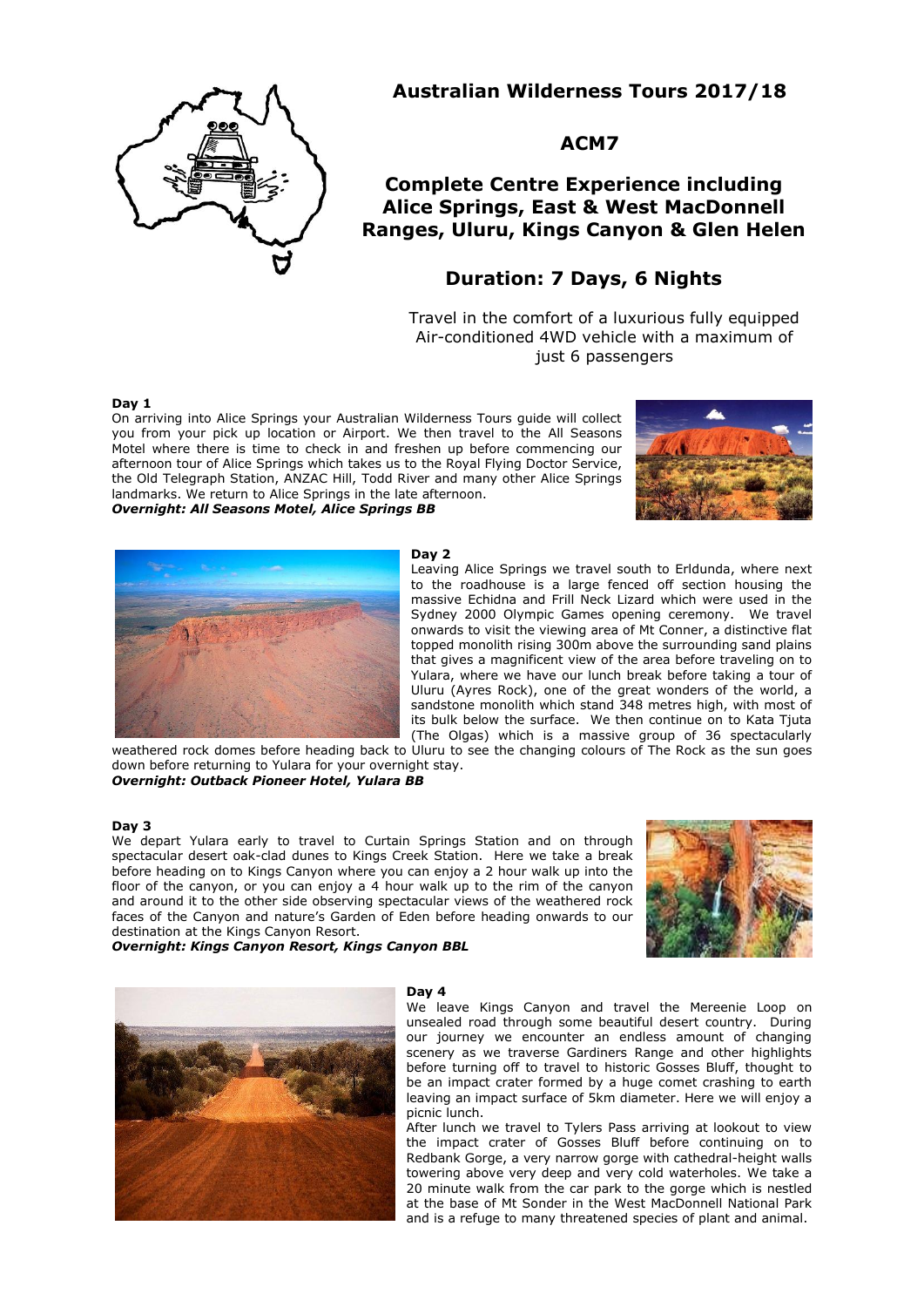We leave Redbank Gorge and travel to Glen Helen where it appears that the MacDonnell Ranges parts to let the Finke River continue its journey on to the Simpson Desert. It provides another permanent waterhole at the base of the gorge which is very good for swimming. Here we will stay overnight and enjoy the striking backdrop of the red towering gorge walls while eating and resting. You will also be able to see some of Namatijira's painting on the walls in the Namatijira Restaurant.

You will have the option to do helicopter flights and/or swim in the gorge.

*Overnight: Glen Helen Resort, Glen Helen BBL*

#### **Day 5**

We depart Glen Helen and travel to Ormiston Gorge, where we find more spectacular geology and landforms with towering red walls in the gorge and a near permanent water hole estimated to be around 14metres deep at the southern end where you will be amazed at the picturesque scenery found here. The area is also known for its variety of native fauna and flora. We take a morning tea break before traveling on to the Ochre Pitts, which the desert Aboriginal people used as a mine for rich mineral ochre. You will notice the rock formation of the earthy colours which looks like a painting with the colours of ochre oozing from it. These colours are the raw materials used for paintings and for ceremonial body decoration.



Leaving the Ochre Pitts we travel on to Ellery Creek Big Hole where we view a spectacular waterhole which also cuts through a gorge in the West MacDonnell Ranges as a result of huge floods over the years. The floods have unlocked some amazing geology and it is recognised internationally as a world geological site.

We leave Ellery Creek Big Hole and proceed into Standley Chasm which has been gouged into tough sandstone through the West MacDonnell Range by floods over the years by Angkerle Creek, a tributary of the Finke River system. The deep red cliffs on either side rise up to 80metres above the floor of the chasm, and when the sun shines directly into the chasm they turn a fiery red. The walk into the chasm is along the creek with spring fed pools of water, creating a lush gully floor of many species of ferns and cycad palms. Here we will enjoy a relaxed lunch in all the beauty of the gorge.

We leave Standley Chasm and travel further east to Simpsons Gap, one of the most prominent gaps in the West MacDonnell Ranges. At dawn and dusk it is renowned as a place to see the Black Footed Wallabies. It is also an important spiritual site to the Arrernte Aboriginal people where several dreaming trails and stories cross and is a stronghold for rare and relict plants. Leaving Simpsons Gap we travel the remaining few kilometres into Alice Springs to our accommodation at the All Seasons Oasis.

*Overnight: All Seasons Oasis Resort, Alice Springs BB*



#### **Day 6**

An early start today as we drive to Emily Gap and then on to Jessie Gap. These two creek worn Gaps are of significance to the local Aboriginal people with paintings of caterpillar dreaming still on the rock walls in easy viewing reach without climbing. These paintings teach us about the way the Aboriginal people displayed their history and recorded their stories of the dreamtime related to the Gaps. We then head to Corroboree Rock, a rock of great importance to the local Eastern Arrernte Aboriginal people, where we can view the rock from different angles as we take the walk along the walking path that circle the rock.

Our next visit is by 4WD only track as we traverse the creek bed to arrive at John Hayes Rock Hole, a popular swimming location during warmer months, however, during prolonged dry periods the waterhole can evaporate leaving only a sandy creek-bed, but still surrounded by some magnificent scenery. We then proceed to Trehpina Gorge, known for its sheer quartzite cliffs and Red River Gums, where we will enjoy a light morning tea in the quiet atmosphere of the gorge. From here, we head for the ghost town of Altunga, the site of the Centre's first significant gold rush in 1887, where we will go back into the past as we walk through the remains of stone buildings, the restored Police Station, gaol, remains of mines and mining camps.

We leave Altunga and proceed to the Old Ambalindum Homestead for a late lunch. This station is a working cattle station and is one of the original cattle stations settled in Central Australia, situated close to the East MacDonnell Ranges, Arltunga Historic Reserve and the Binns Track. It covers over 3,000 square miles and features some of the most spectacular scenery in Central Australia.

On our way back to Alice Springs, we travel via the Scenic Route to the Pinnacles Bore, which is at an altitude of about 733metres above sea level, before traveling the remaining distance to Alice Springs. *Overnight: All Seasons Oasis Resort, Alice Springs BBL*

#### **Day 7**

This morning you have free time before your guide picks you up to take you to the Airport for your departure.